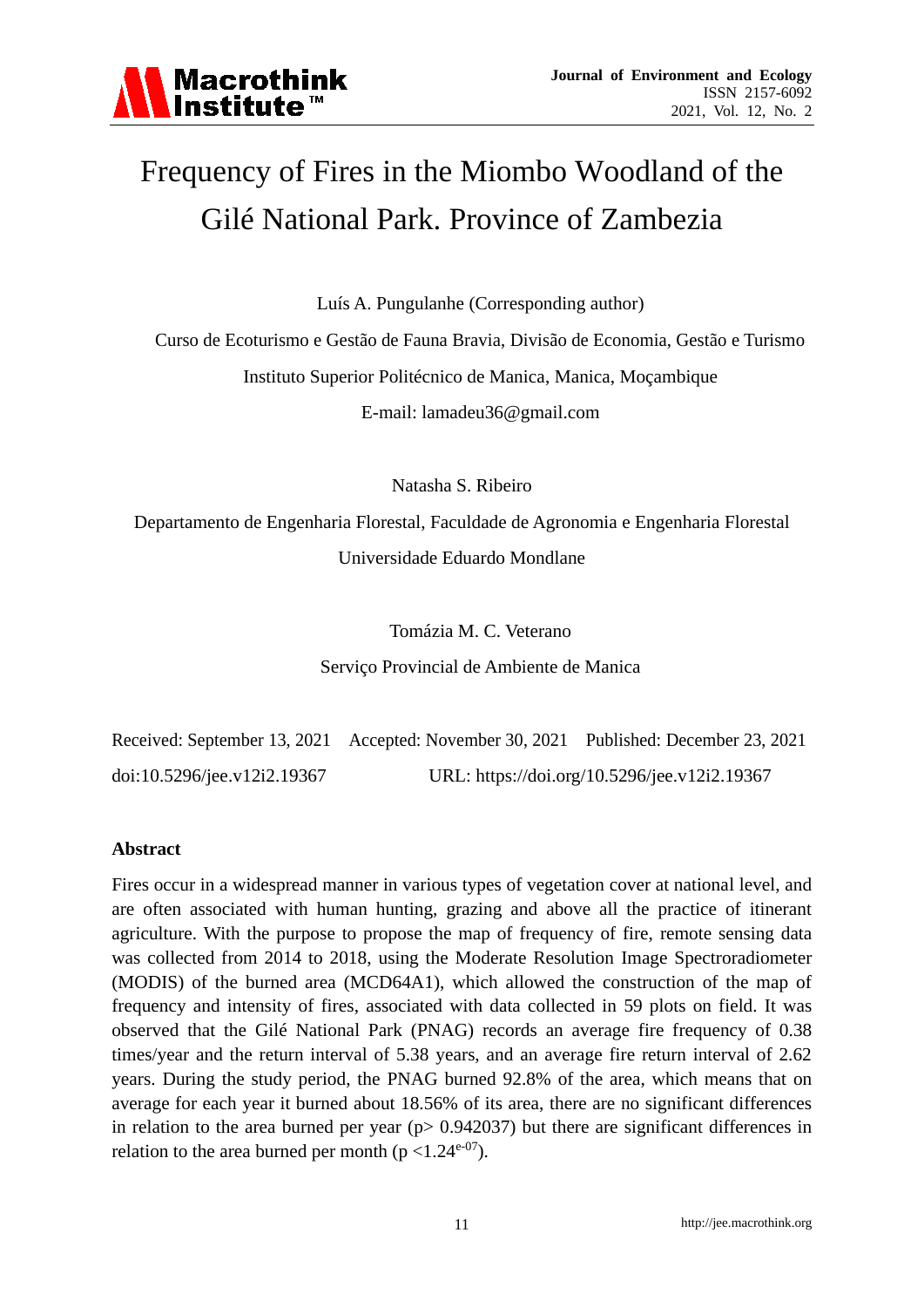

**Keywords**: fire, frequency, gilé national park, miombo, MODIS

## **1. Introduction**

Miombo is the most extensive dry tropical forest in Africa, covering an estimated area of about 2.7 million  $km^2$  in southern Africa in regions that receive more than 700 mm of annual rainfall, but on soils that are poor in nutrients (Frost, 1996; Sitoe, 1999; Ribeiro et al., 2008a, b; Campbell et al., 2010; Chidumayo, 2013).

The miombo woodland covers significant portions of 7 countries in the region, namely: Angola, Zimbabwe, Zambia, Malawi, Mozambique and Tanzania, and most of the southern Democratic Republic of Congo (DRC) (Campbell et al., 2010). It is important for the production of valuable wood and based on its services it supports the economic livelihood of 100 million people in rural areas and 50 million people in urban areas across the African continent (Frost, 1996; Ryan et al., 2016).

Climate change (estimates are pointing to a 5 to 15% reduction in precipitation in the miombo region) (Chidumayo, 2004; Le Page et al., 2008) and the population growth recorded in recent decades have been the two agents of change in the composition and structure of miombo forests exerted mainly by pressure on the use of timber and non-timber forest resources (which often serve as a source of energy, collection of food, medicines and production of handicrafts) (Frost, 1996; Chidumayo, 2004), and opening up new areas for the practice of agriculture (Chidumayo, 2004). The frequency of fires within the miombo ecosystem has significantly contributed to the increase in greenhouse gases (Campbell et al., 2010).

The frequency quantifies the occurrence of fire per unit of time and space (Oom, 2014). Soja *et al*., (2006) suggests that the frequency should be interpreted as the area that burns annually.

Gilé National Park (PNAG) is characterized by a high frequency of fires in the central region, with an average frequency of 4 times a year, with an average return interval of 3.9 years. Over a 10-year period, the park was affected by fires in about 41.99% of its total extension (Maúnze, 2016).

The Management Plan for the Gilé National Park, prepared by Fusari et al. (2010) highlights local populations as being responsible for the large number of uncontrolled fires that annually occur in the area and that represent a serious danger to the vegetation.

The PNAG records an average of 828 annual fires, burning on average 8.03% annually, about 229.67 Km2 (Maúnze, 2016). Another study carried out by EtcTerra & Fundação IGF (2017) found that within the PNAG, burnt areas represent, depending on the year, 5% to 30% of the total surface area. In the last 16 years, the average is  $295 \text{ Km}^2$  in the central zone (maximum of 730 Km<sup>2</sup> in 2005) and 4.5 Km2 in the buffer zone (maximum of 120 Km<sup>2</sup> in 2010). After a series of prolonged fires between 2009 and 2013, the last 3 years show a relatively low level of burned area, at least in the central area of the reserve (EtcTerra & Fundação IGF, 2017).

Small differences are notable in terms of location (central or southeast and northeast) and density of fires in the PNAG between the data presented by Maúnze (2016) and Serrote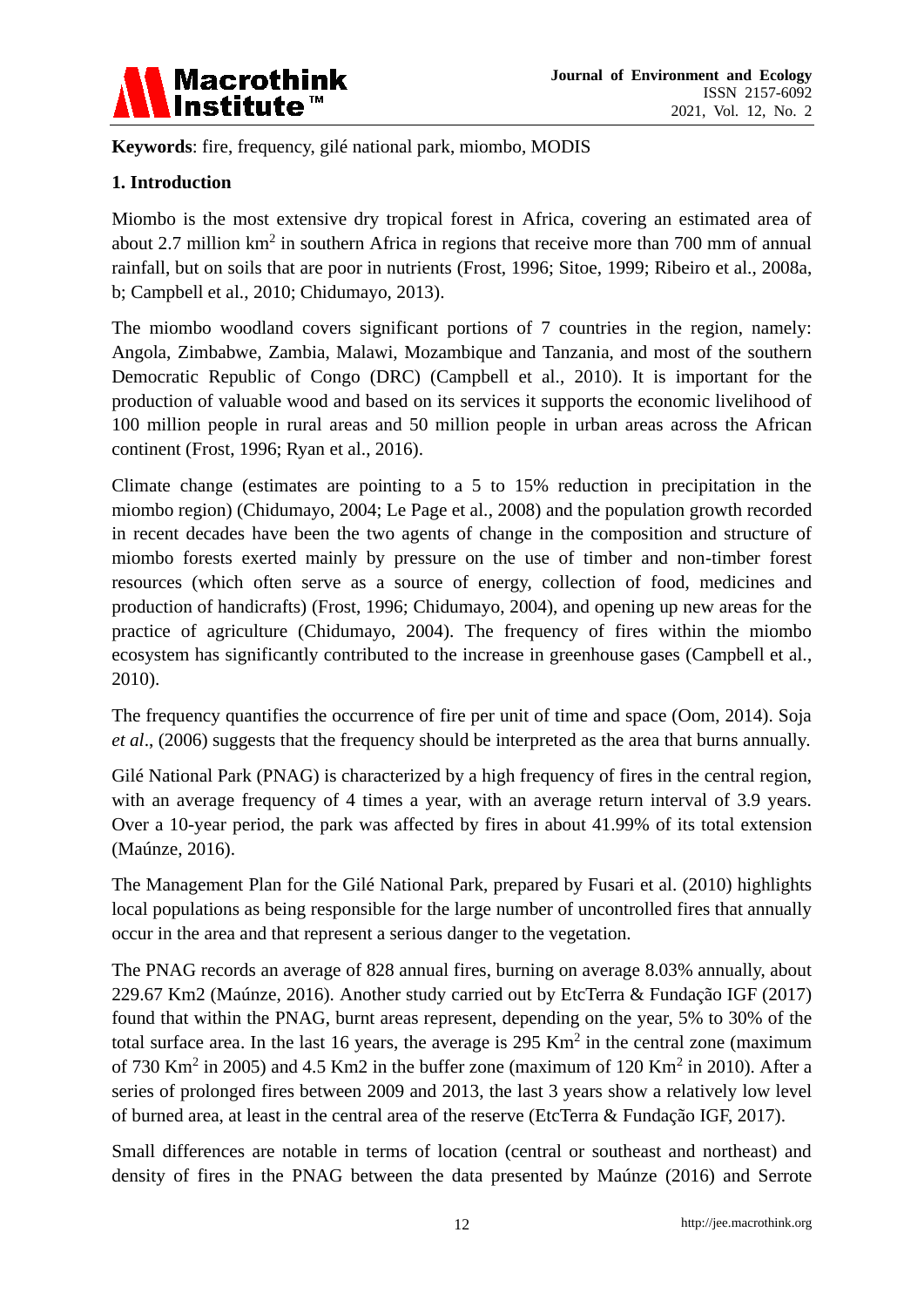

(2017). The most recent studies on PNAG in the burning component carried out by Maúnze (2016), Serrote (2017), EtcTerra & Fundação IGF (2017), were limited to collecting remote sensing data, and little fieldwork, not having collected field data for the most part, the forest inventory carried out within the PNAG (DINAF, 1999) is not available and little is known about the data collected.

The RNG is characterized by having species typical of African savannas and dry forests and has miombo species of high importance for the region's biodiversity (Fusari et al. 2010). Fires greatly influence dry forests and savannas, where it is observed in the miombo that burning at the end of each season inhibits the regeneration of trees (Trapnell, 1959; Chidumayo, 1988), which can lead to a loss of trees over time. trees of the genus Brachystegia and Julbernardia (Chidumayo, 2013).

Vegetation fires occur mainly during the dry season, when the ignition, fuels and fire climate coincide in the same space and time. However, humans have greatly altered the fire season and the seasonality patterns of fire (Oom, 2014). A frequency of fires that occur annually within the miombo ecosystem tends to convert these ecosystems into savannas (Ryan & Williams, 2011), however, the complete absence of fires makes the miombo closed (Trapnell, 1959).

The general objective of this study was to contribute to the management of fires in PNAG by understanding the relationship between fire frequency and miombo vegetation, having described the frequency of fires in the 2014-2018 range.

#### **2. Materials and Methods**

#### *2.1. Geographic location*

The Gilé National Park was created in 1932, at the time it covered an area of just over 5.000 km<sup>2</sup> (Diploma Legislativo Nº. 1996 I Série, Número 30; MAE, 2014a, 2014b). Currently the PNAG (Figure 1) has an area of about 2.861  $km^2$ , distributed in two districts namely Gilé (40% of the park area) and Pebane (60% of the PNAG area), in the central province of Zambézia, between the coordinates,  $16 \degree 50' 57''$  south latitude and  $38 \degree 21' 10''$  east longitude (Fusari et al. 2010). Currently, the buffer zone covers an area of about  $1.526 \text{ km}^2$ .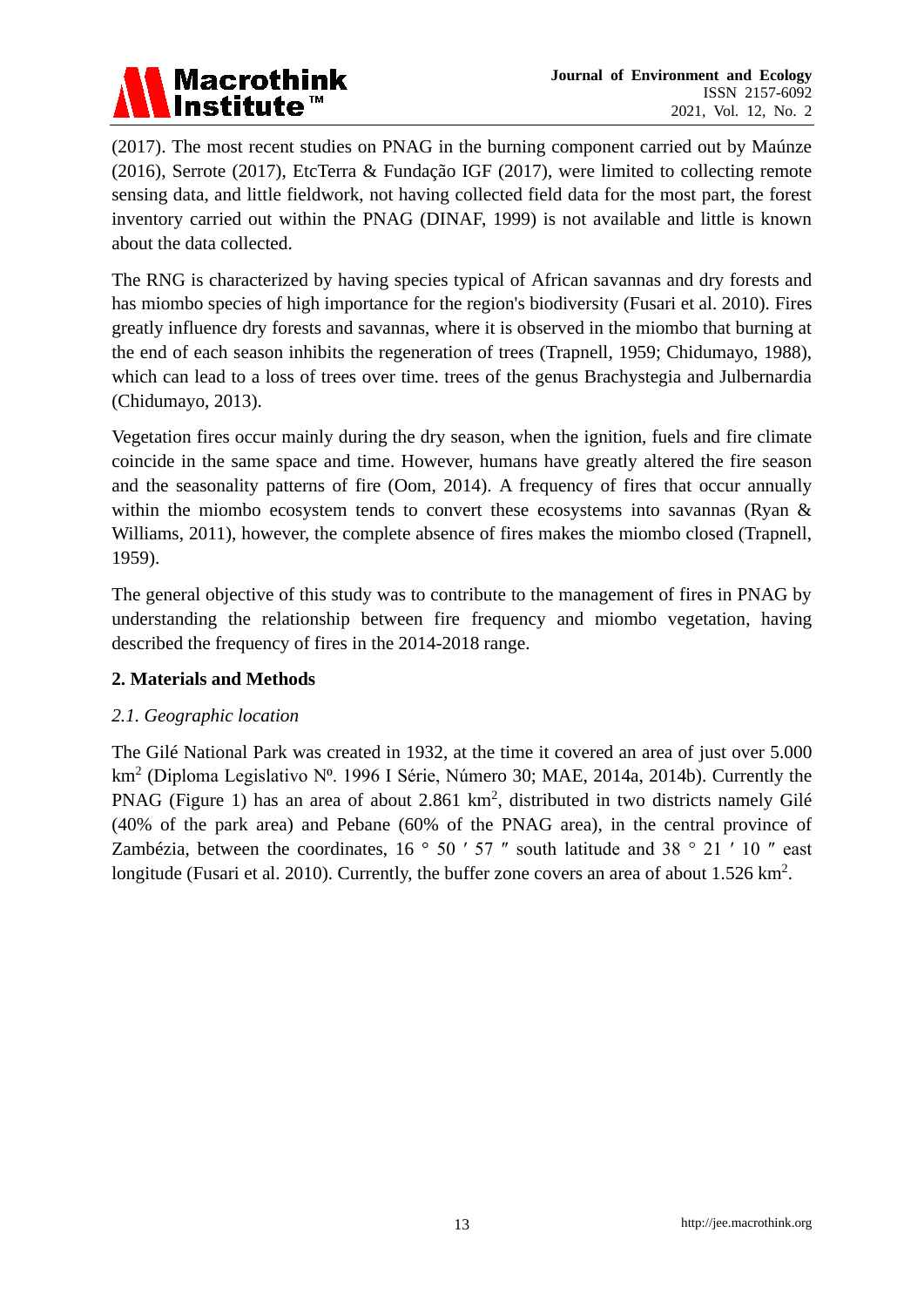



Figure 1. Geographical Location of the Gilé National Park, in Zambézia Province.

**Source**: Cenacarta (2017)

The three main rivers that cross the park are: Mulela, which forms the western limit of the PNAG, Molocuè, which constitutes the eastern limit of the PNAG and Malema, which is the main watercourse within the PNAG. Other permanent rivers are Naivocone in the North, Nakololo, Malemacuculo and Mucussa within the PNAG, Muipige and Enrorue in the southern sector (Figure 1) (Fusari et al., 2010; Diploma Legislativo Nº. 1996 I Série, Número 30).

The area's climate falls within the climate zone defined as "Tropical summer-rainfall climatic zone" (White, 1983 *apud* Fusari et al., 2010). The average annual rainfall is above 800mm, reaching 1,200 or even 1,400mm, being concentrated in the period between November of one year and the end of March and may locally extend to May (MAE, 2014a, 2014b).

Considering the canopy cover and species composition, six different types of vegetation cover are identified: 1) open scrub; 2) low-lying open forest; 3) low-lying closed forest; 4) woody herbaceous formation; 5) herbaceous formation; 6) Low shrubs (Fusari et al. 2010).

#### *2.2. Acquisition of satellite data*

In this study, data from MODIS satellites (Moderate Resolution Imaging Spectroradiometer) Aqua and Terra, from 01/01/2014 to 12/31/2018, were used in order to prepare a map of the frequency of fires and to identify places with greater number of active fires within the PNAG.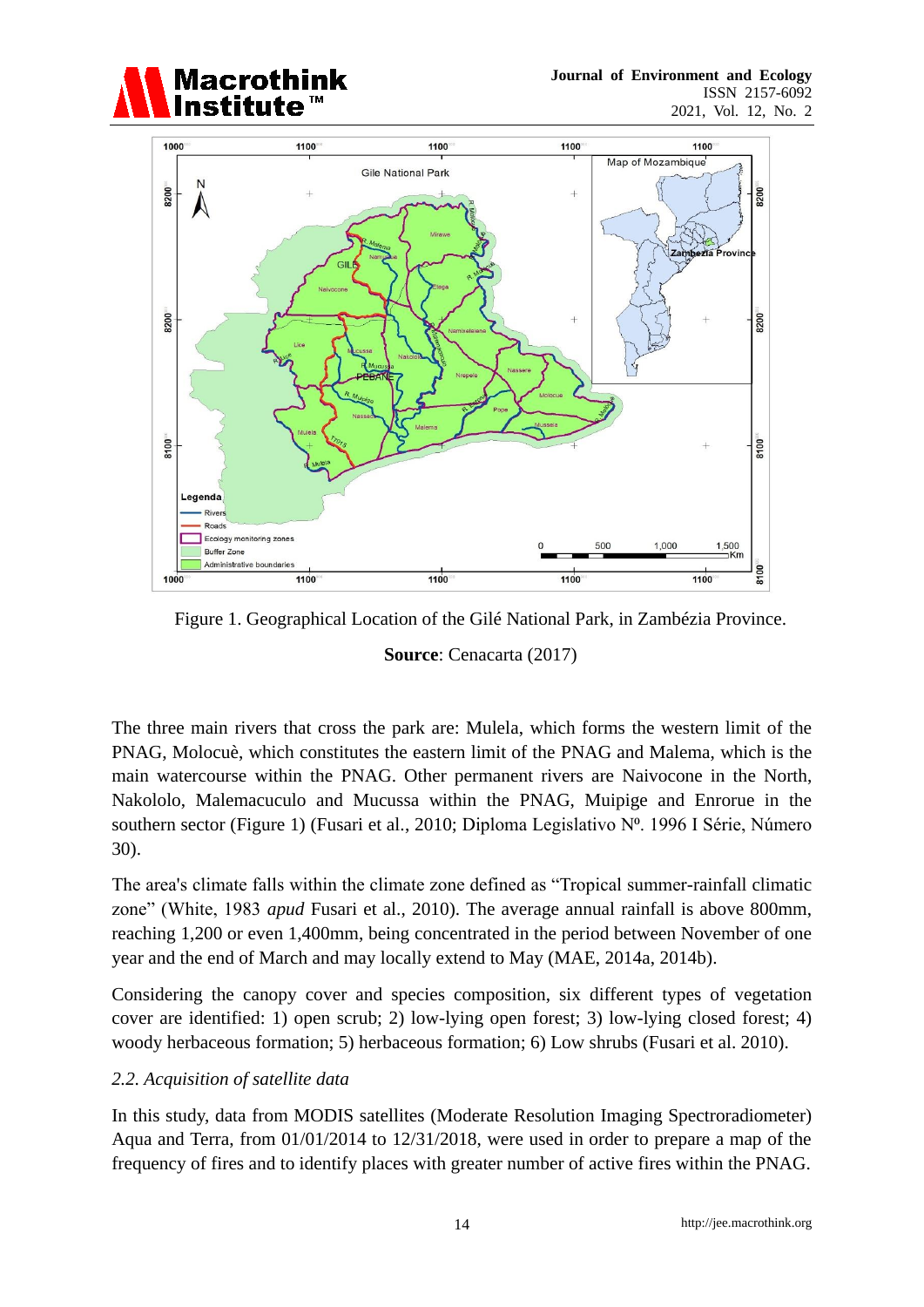# **Macrothink** Institute

MODIS satellite data were obtained free of charge through the internet. The burnt area product (MCD64A1) was downloaded from the ftp://ba1.geog.umd.edu server, this product is distributed by the University of Maryland (United States of America), and was downloaded using the software, *FileZilla FTP Client* 3.43.0 (Kosse, 2018), (Giglio et al., 2018; Giglio et al., 2016b).

## 2.2.1. Pre-processing of the MODIS MCD64A1 product

The pre-processing of the data obtained using the MODIS instrument was carried out in ArcMap 10.2.1 (ESRI, 2013), based on the methods of spatial statistics, spatial analysis, temporal analysis, description and visualization.

# 2.2.2. MODIS MCD64A1 Product Processing

Burndate files were filtered using 0 to 366 days (Giglio et al., 2016a), with binary results with the number "0" meaning unburned area and "1" burned area. With the Raster Calculator tool, the operation of adding all the images resulting from the filtering was performed, resulting in 5 files from the years 2014, 2015, 2016, 2017 and 2018. In turn, these were added using the Raster Calculator tool, which resulted in a single image with the frequency of the burned area within the study period (Pungulanhe, 2020).

# *2.3. Frequency and average interval of return of fires*

The fire return interval (Equation 1) is defined as the average time required to burn an area equivalent to the entire ecosystem (Dickmann & Cleland [n.d]; Soja et al., 2006; Ribeiro et al., 2007; Greenpeace, 2014), this concept is considered synonymous with the fire rotation period (PRF) or fire cycle (Dickmann & Cleland [n.d]; Ossene, 2015).

$$
IRQ = T * \left(\frac{A}{a}\right) \tag{1}
$$

Where: IRQ - fires return interval T - Period in years (5 years) A - Total area under study (2861km2) a - Area burned within the study period (2657.2km2)

Average Burn Return Rate (IMRQ) (Equation 2) is the weighted arithmetic mean of the years with burn rate and the burned area (Dickmann & Cleland [n.d]; Soja et al., 2006; Ossene, 2015) and means that fires on average need this time to reoccur in the same place.

$$
IMRQ = \sum_{i=l}^{n} \frac{(I_i A_i)}{A_t} \tag{2}
$$

Where: IMRQ - average fires return interval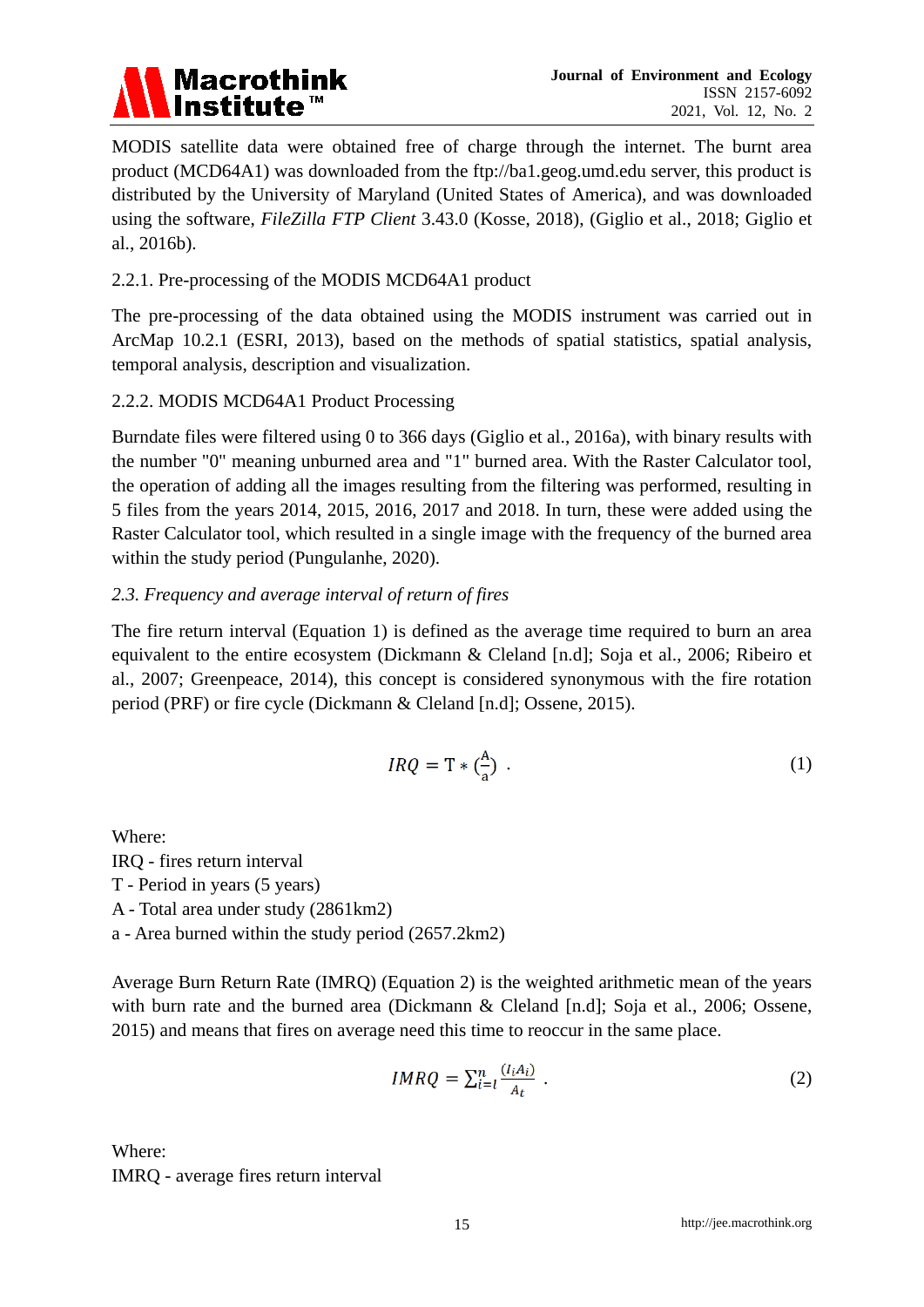

 $I_i$  = fires return interval  $Ai = Land area$ , fire return interval (Ii)  $At = Total ecosystem area$ 

For this study, the frequency of fires (Equation 3) is the inverse of the average fire return interval (Dickmann & Cleland [n.d]; Soja et al., 2006; Ribeiro et al. 2007). It is the number of occurrences of fires in a given space in a given period of time (Dickmann & Cleland [n.d]; Soja et al., 2006; Cangela, 2014; Ribeiro et al., 2007).

$$
Frequência = \frac{1}{IMRQ} \tag{3}
$$

#### *2.4. Assessment of classification accuracy*

In the present study, data were generated from the confusion matrix to calculate classification validation indexes. The allocation of sampling points was applied in 59 plots based on the fire frequency map for its validation (Pungulanhe, 2020). In this study, the quality of the mapping of the fires carried out by the MODIS MCD64A1 product was analyzed using the Kappa index:

#### 2.4.1. Kappa Index

Statistical value that measures the perfection of the classification and ranges from 0 to 1 (Cohen, 1960). It measures the effectiveness of the classification in comparison with the class of each plot (Cohen, 1968). For the calculation of the Kappa index, the following Equation (4) is used:

$$
K = \frac{N \sum_{i=1}^{l} X_{ii} - \sum_{i=1}^{l} (X_{i+} * X_{+i})}{N^2 - \sum_{i=1}^{l} (X_{i+} * X_{+i})}.
$$
\n
$$
(4)
$$

Where:  $X_{-}$  (i +) = Marginal of the column;  $X_{-}$  (i +) = Diagonal of that column

To read the Kappa index, the relationship between the index values and the performance of the classification is used, as shown in Table 1.

| Kappa Index   | <b>Classification Perfomance</b> |
|---------------|----------------------------------|
| $\langle$ ()  | <b>Terrible</b>                  |
| 0 < K < 0.2   | Poor                             |
| 0.2 < K < 0.4 | Reasonable                       |
| 0.4 < K < 0.6 | Good                             |
| 0.6 < K < 0.8 | Very Good                        |
| 0.8 < K < 1   | Excellent                        |

Table 1. Kappa Index

**Source**: Adapted from Congalton, 1991.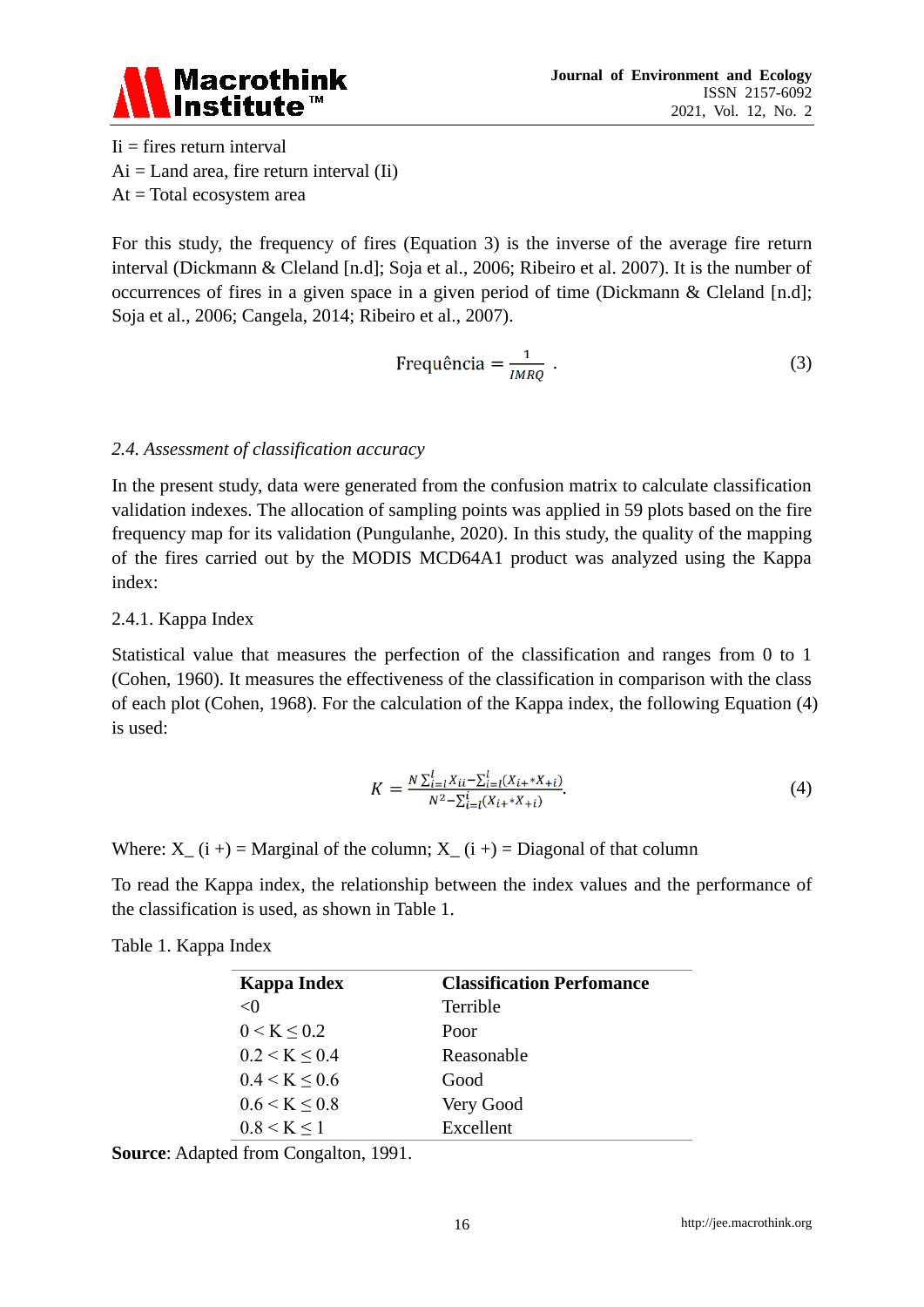

# *2.5. Statistical analysis*

For the present study, it was verified whether there is a significant effect (95% confidence level) between the months and years ratio on the burned area registered within the PNAG, through the analysis of variance (ANOVA) of two factors without interaction (as usual in complete randomization (Spiegel, 1993)). Tukey's DHS (Honestly Significant Difference) test (1953) was also carried out between the months and the burned area, as the Tukey test statistically controls the fact that many simultaneous comparisons are being performed. The statistical analysis was performed using the Minitab® 18.1 (2017) statistical package.

#### **3. Results**

The frequency of fires within the 5 year's period is 0.38 times / year, that is, the fires occur in the same place every 0.38 times / year, and the return interval is 5.38 years, that is, it takes 5.38 years to burn the entire park area  $(2861 \text{km}^2)$ , and the average fire return interval is 2.62 years, that is, the average fires need this time to reoccur in the same location.



Figure 2. Burn frequency map (MCD64A1).

It is observed that within the period under study (2014 to 2018) the fires were distributed over almost the entire park (Figure 2), corresponding to a total percentage of about 92.8% of the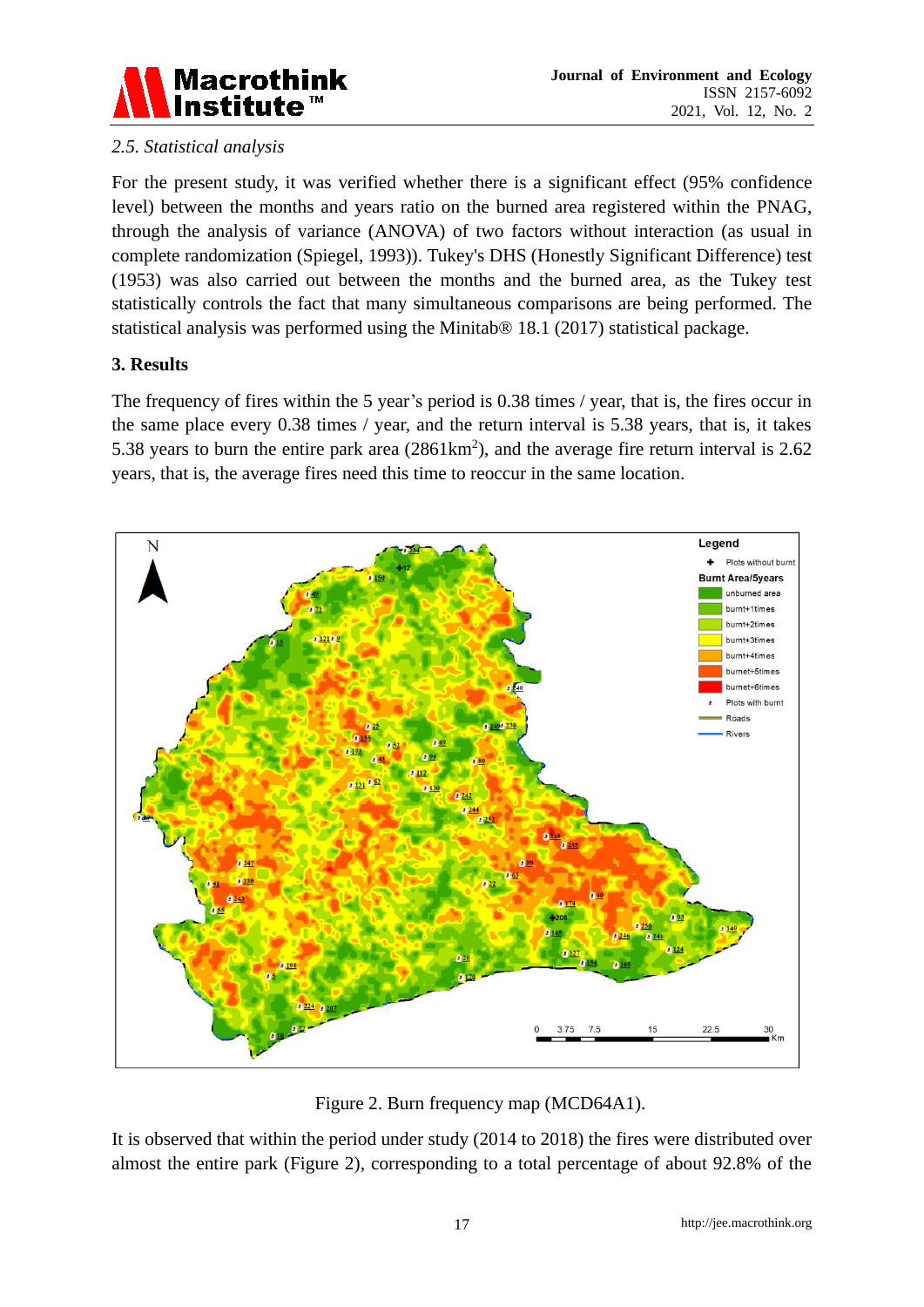

area burned, but 0.036% of the area burned more than once within this period.

In 2014, PNAG burned 58.1% of its area  $(1660.9 \text{ km}^2)$ , in 2015 it burned 49.2%  $(1406.6 \text{ km}^2)$ , 2016 burned 43.4% (1242.5 km<sup>2</sup>), 2017 burned 58.1 % (1662.7 km<sup>2</sup>), and the year 2018 burned 53.9% (1540.9 km<sup>2</sup>), in general the reserve burns on average about 52.5% per year, which corresponds to  $1502.7 \text{ km}^2$  (Table 2).

| Year/Month | July |       | August September October November |       |     | <b>Total</b> | $%$ of the |
|------------|------|-------|-----------------------------------|-------|-----|--------------|------------|
|            |      |       |                                   |       |     | burned       | burned     |
|            |      |       |                                   |       |     | area         | area       |
| 2014       | 0.0  | 72.0  | 952.5                             | 632.7 | 3.7 | 1660.9       | 58.1       |
| 2015       | 0.0  | 53.2  | 1347.4                            | 6.0   | 0.0 | 1406.6       | 49.2       |
| 2016       | 9.4  | 157.3 | 1066.7                            | 9.1   | 0.0 | 1242.5       | 43.4       |
| 2017       | 0.0  | 150.8 | 1376.6                            | 135.4 | 0.0 | 1662.7       | 58.1       |
| 2018       | 0.3  | 505.2 | 1024.5                            | 11.0  | 0.0 | 1540.9       | 53.9       |

Table 1. Area burned (MCD64A1) in km<sup>2</sup> per month during 5 years of study.

#### **4. Discussion**

A study carried out at PNAG in 2016, which covered the years 2004 to 2014, found an average frequency of 4 times a year, and an average return interval of 3.9 years (Maúnze, 2016). The differences both in the average frequency of fires as well as in the average return interval between the present study and the one carried out (Maúnze, 2016) are related to two questions (1) the different time horizon (duration and time) of the studies, (2) the methodology used for the calculations is also different.

The burn frequency map (Figure 3), was validated based on the data collected in the field (Justice et al., 2002), of the 59 plots having obtained a Kappa Index with 43% accuracy, considered good (Congalton 1991) (Table 3), which means that the probability that a burnt area is actually found to be burnt is 43%.

|                     | <b>Producer</b> | User     | <b>Omission</b> | <b>Comission</b> | Kappa        |
|---------------------|-----------------|----------|-----------------|------------------|--------------|
|                     | accuracy        | accuracy | error $(\% )$   | error $(\% )$    | <b>Index</b> |
|                     | $(\%)$          | $(\%)$   |                 |                  | $(\%)$       |
| <b>Not</b>          |                 | 95,45    | 100             | 100              | 43,0         |
| burnt               |                 |          |                 |                  |              |
| <b>Burned</b> 95,45 |                 | 4,55     | 4.55            | 95.45            |              |

Table 3. Accuracy of frequency man classification (MCD64A1)

Other studies carried out in ecosystems similar to that of PNAG, found a frequency of 0.36 times / year and an average return interval of 3.29 years within a 12-year period in the Niassa National Reserve (NNR) miombo (Ribeiro et al., 2017; Cangela, 2014), results similar to those obtained in this study.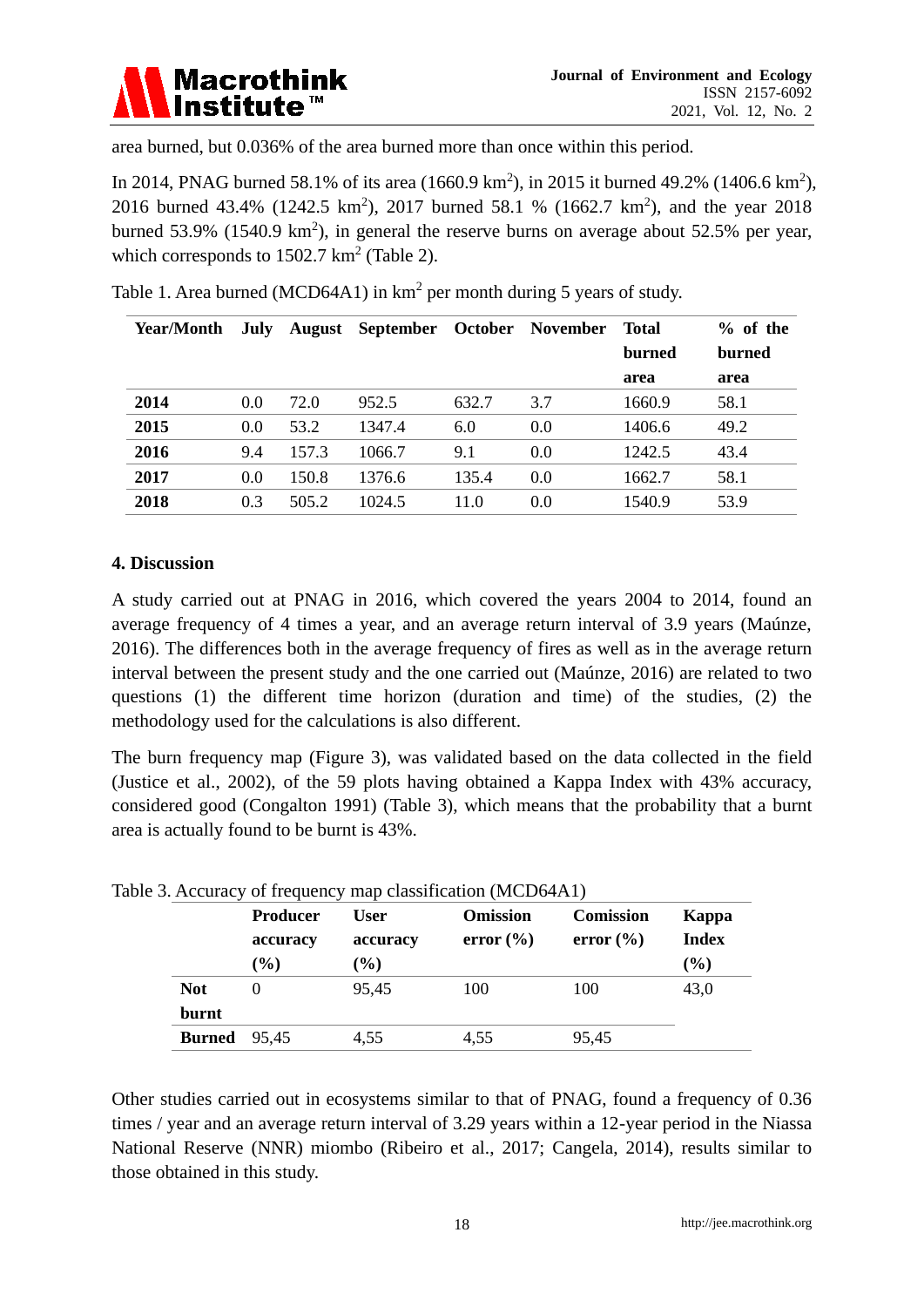

In Kruger National Park (KNP) found an average return interval ranging from 1, 2, 3, 4 and 6 years over a period of 21 years (Govender et al., 2006), and a frequency ranging from 0.05 at 0.9 times / year under an average rainfall of 705mm (Van Wilgen, 2009). These data demonstrate that when the study period is longer, there is a tendency to increase the frequency and a decrease in the average interval of return of the fires, for management purposes the average interval of return is more relevant (Van Wilgen et al., 2004; Cangela, 2014).

The 2016 study found that PNAG was affected by burns in about 41.99% of its total extent (Maúnze, 2016), but the map of burn frequency (Figure 2) presented has not been validated, based on data from field (Justice et al., 2002), for example, or another validation methodology suggested by Giglio et al., (2016a) or by Morisette et al., (2005).

ANOVA allows us to state that the monthly variation has a significant effect on the size of the burned area ( $p \le 1.24^{e^{-07}}$ ), and according to the Tukey test, the months of August, July, October and November are significantly equal in the observed burned area, and significantly different to the month of September (which presents a greater burned area).

The increase in the burned area can be explained by the fact that (1) in this study there was no discrimination in the quality of the detection of the burning, which varies from 1 to 4, with 1 higher level of detection confidence and 4 - less trust (Giglio et al., 2016b, 2018); (2) and also the fact that there are two burning cycles, one characterized by a low frequency of burning (Van Wilgen et al., 2004) and another characterized by a high frequency of burning and consequently an increase in the burned area (Van Wilgen et al., 2004; Le Page et al., 2008) the study carried out by EtcTerra-Fundação IGF (2017) found that fires in recent years tended to reduce after a series of 3 years of high frequency fires (2009, 2011, 2013).

#### **5. Conclusions**

After the study on the frequency of fires in the miombo woodland of PNAG, within a period of 5 years (2014 to 2018) it is concluded that the average frequency of burning within the period of 5 years is 0.38 times / year and the average return interval is 5.38 years and the average return interval for fires is 2.62 years. Which means that there is a trend towards an increase in the frequency of fires compared to the study by Maúnze (2016). In the future, there is a need to increase the time horizon for studying the frequency of fires in the PNAG.

#### **Acknowledgements**

I thank the IGF Foundation, for the logistical support in carrying out the work, especially Dr. Alessandro Fusari, Mr. Sérgio Macassa, the park's technical advisor at the time, Nuno Santos Dias, and eng. Hermenegildo Paulo who helped with the collection of field data and all the processing, to the helpers in the field, Mr. Casca, João and David. To the park inspectors, especially Magido, to Awonenji Steve Chiueteca for his help in translating the manuscript, and finally to everyone who directly and indirectly contributed to the work, my thanks.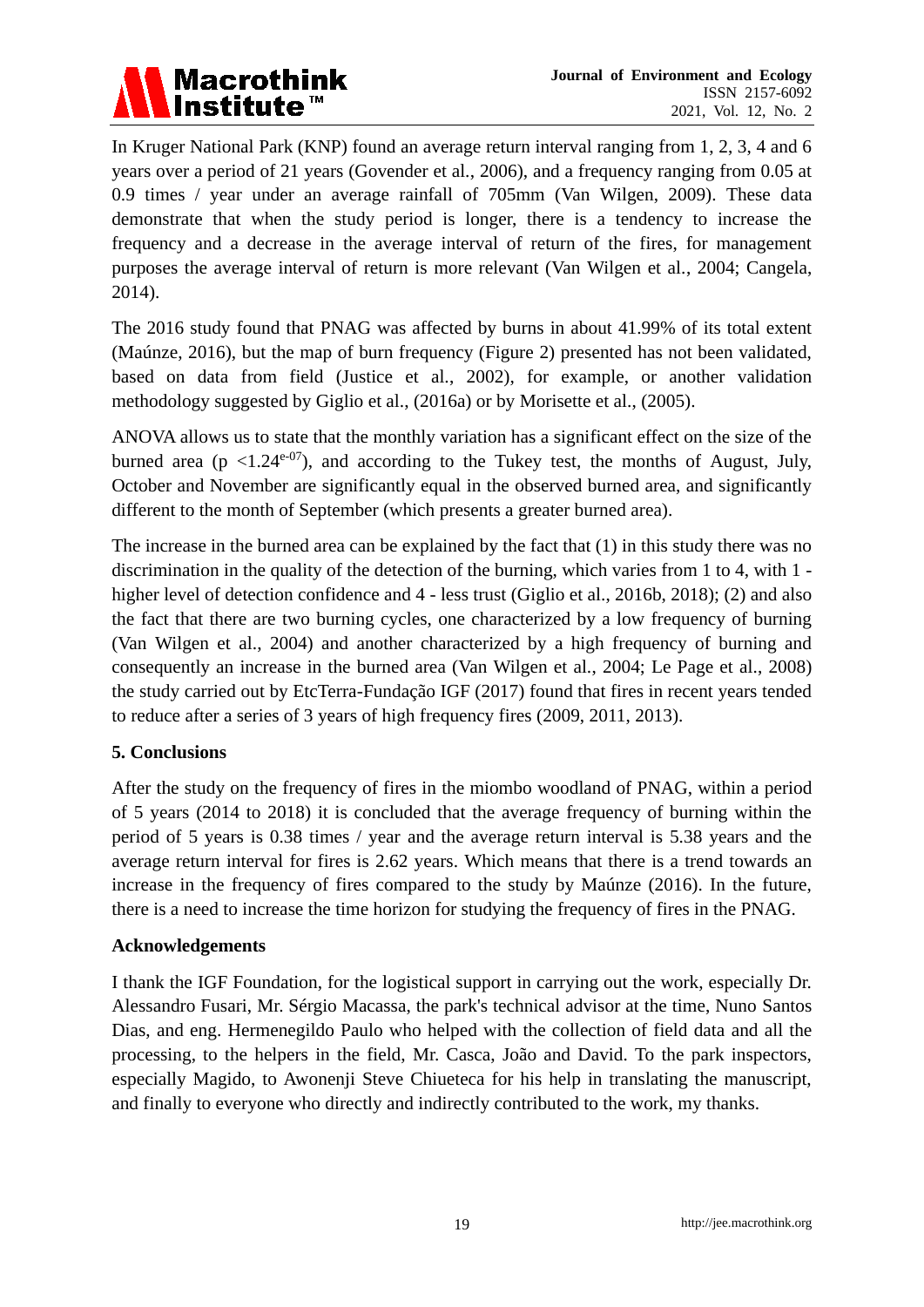

#### **References**

Campbell, B. (1996). *(Editor) The miombo in transition: woodlands and welfare in Africa.* Bogor, Indonesia: Center for International Forestry Research (CIFOR).

Campbell, B., Angelsen, A., Cunningham, A., Katerere, Y., Sitoe, A., & Wunder, S. (2010). Miombo woodlands – opportunities and barriers to sustainable forest management. *World Bank*, 1-43.

Cangela, A. d. (Fevereiro de 2014). Caracterização e mapeamento do regime de queimadas na Reserva Nacional de Niassa. *Tese de mestrado*. Maputo, Mocambique: UEM.

Chidumayo, E. (2013). Forest degradation and recovery in a miombo woodland landscape in Zambia: 22 years of observations on permanent sample plots. *Forest Ecology and Management - Elsevier*, 154-160.

Chidumayo, E. N. (2004). Development of Brachystegia-Julbernardia Woodland after Clear-Felling in Central Zambia: Evidence for High Resilience. *Applied Vegetation Science - Wiley*, 237-242.

Cohen, J. (1960). A coefficient of agreement for nominal scales. *Educational And Psychological Measurement*, 1.

Cohen, J. (1968). Nominal scale agreement with provision for scaled disagreement or partial credit. *Psychological Bulletin*, 4.

Congalton, R.G. (1991). A review of assessing the accuracy of classificantions of remotely sensed data. *REMOTE SENS. ENVIRON*. 37:35-46.

Dickmann, D. I., & Cleland, D. T. (n.d.). Fire Return Intervals and Fire Cycles for Historic Fire Regimes in the Great Lakes Region: A Synthesis of the Literature.

Diploma Legislativo N⁰. 1996 I Série, Número 30. (23 de Julho de 1960). *Boletim Oficial de Moçambique*. Lourenço Marques, Mocambique: Imprensa Nacional.

ESRI. (2013). ARCGIS 10.2.1. For Desktop. Copyright 1999-2013 Esri Inc. All Rights Reserved

EtcTerra, & Fundaçãao IGF, (2017). Projet pilot de lutte contre la déforestation et la dégradation de la foret de miombo dans la Réserve Nationale de Gilé et sa périphérie. *Rapport d'activités deuxième semestre 2016*. Maputo & Paris: IGF Foundation.

Frost, P. (1996). The ecology of miombo woodlands. In B. Campbell (ed). *Centre for Internacional Forestry Research*, 11-57.

Giglio, L., Boschetti, L., Roy, D., Hoffmann, A. A., Humber, M., & Hall, J. V. (August de 2018). Collection 6 MODIS Burned Area Product User's Guide Version 1.2. *User Guide*. USA: Remote Sensing of Environment.

Giglio, L., Csiszar, I., & Justice, C. O. (2016a). Global distribution and seasonality of active fires as observed with the Terra and Aqua Moderate Resolution Imaging Spectroradiometer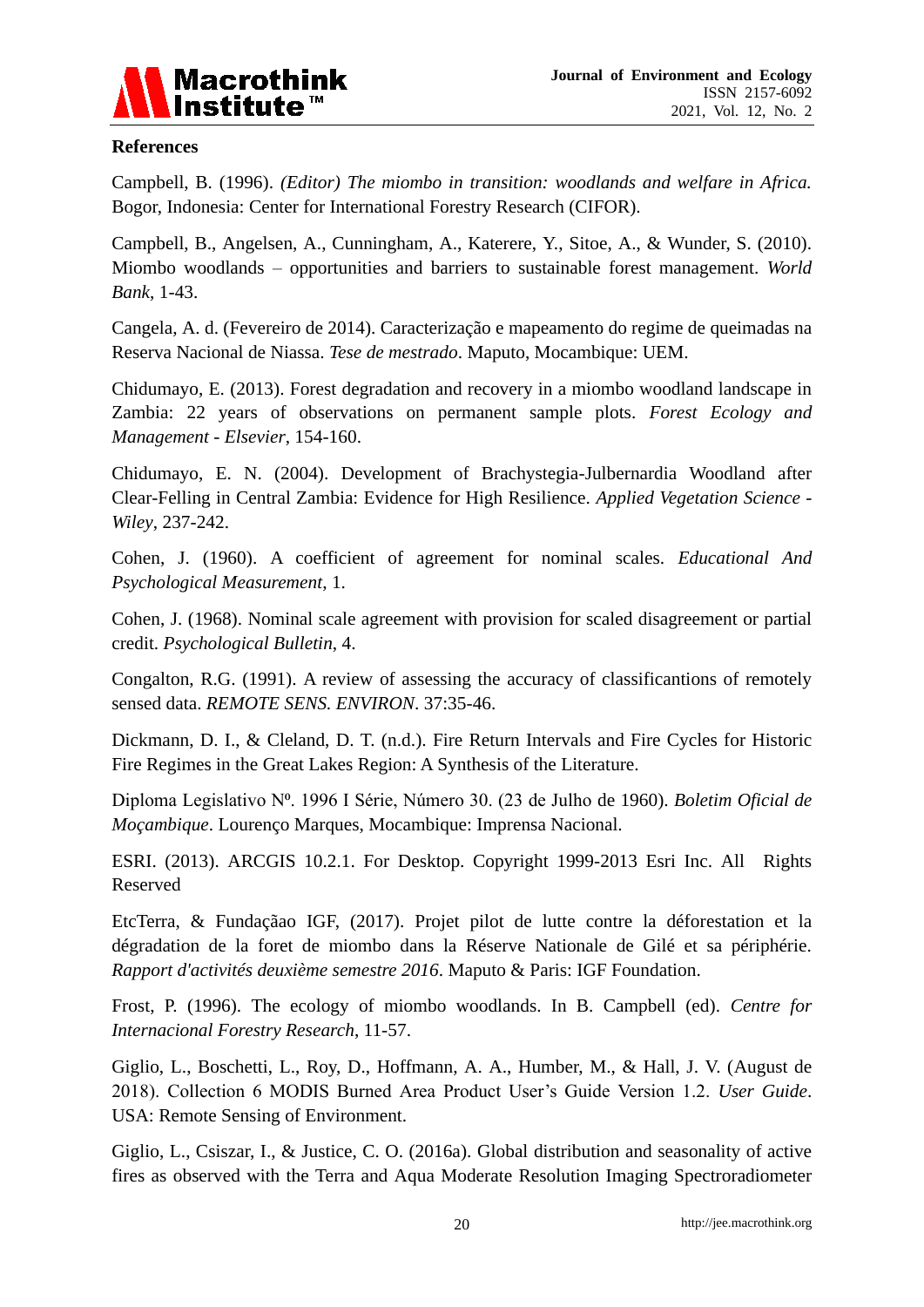

(MODIS) sensors. *Journal Of Geophysical Research*, doi:10.1029/2005JG000142.

Giglio, L., Schroeder, W., & Justice, C. O. (2016b). The collection 6 MODIS active fire detection algorithm and fire products. *Remote Sensing of Environment*, 31-41.

Govender, N., Trollope, W. S., & Van Wilgen, B. W. (2006). The effect of fire season, fire frequency, rainfall and management on fire intensity in savanna vegetation in South Africa. *Journal of Applied Ecology*, 748–758.

Greenpeace. (2014). Fire return intervals in World's northern forests. Russia.

Justice, C., Giglio, L., Korontzi, S., Owens, J., Morisette, J., Roy, D., . . . Kaufman, Y. (2002). The MODIS fire products. *Remote Sensing of Environment*, 244–262.

Krebs, P., Pezzatti, G. B., Mazzoleni, S., Talbot, L. M., & Conedera, M. (2010). Fire regime: history and definition of a key conceptin disturbance ecology . *Theory Biosci.*, 53–69.

Le Page, Y., Pereira, J. M., Trigo, R., da Camara, C., Oom, D., Mota, & B. (2008). Global fire activity patterns (1996–2006) and climatic influence: an analysis using the World Fire Atlas. *Atmospheric Chemistry and Physics*, 1911-1924.

MAE (2014a). *Perfil do distrito de Gilé - Província da Zambézia.* Maputo: Ministério da Administração Estatal. Maputo

MAE (2014b). *Perfil Do Distrito De Pebane, Província Da Zambézia*. Maputo, Moçambique: Ministério da Administração Estatal. Maputo

Maúnze, C. R. (2016). Análise Espacial e Temporal de Queimadas usando Imagens Satélite na Reserva Nacional do Gilé (de 2004 a 2014). *Monografia*. Maputo, Mocambique: UEM/FAEF.

Minitab 18.1 (2017). Registered trademarks of Minitab, Inc., in the United States and other countries. minitab.com/legal/trademarks.

Morisette, J. T., Giglio, L., Csiszar, I., Setzer, A., Schroeder, W., Morton, D., & Justice, C. O. (2004). Validation of MODIS Active Fire Detection Products Derived from Two Algorithms. *Earth Interactions*, 9.

Oom, D., & Pereira, J. (2013). Exploratory spatial data analysis of global MODIS active fire data. *International Journal of Applied Earth Observation and Geoinformation*, 326-340.

Ossene, A. L. (Novembro de 2015). Avaliação da Incidência de Queimadas no Ecossistema de Mopane no Distrito de Mabalane de 2002 a 2011. *Tese de licenciatura*. Maputo, Mocambique: UEM/FAEF.

Pungulanhe, L. A. (Fevereiro de 2020). Caracterização da vegetação arbórea sob diferentes regimes de queimadas na floresta de miombo, reserva nacional do Gilé. Província da Zambézia. *Tese de mestrado*. Maputo, Mocambique: UEM/FAEF.

Ribeiro, N. S., Cangela, A., Chauque, A., Bandeira, R. R., & Ribeiro-Barros, A. I. (2017). Characterisation of spatial and temporal distribution of the fire regime in Niassa National